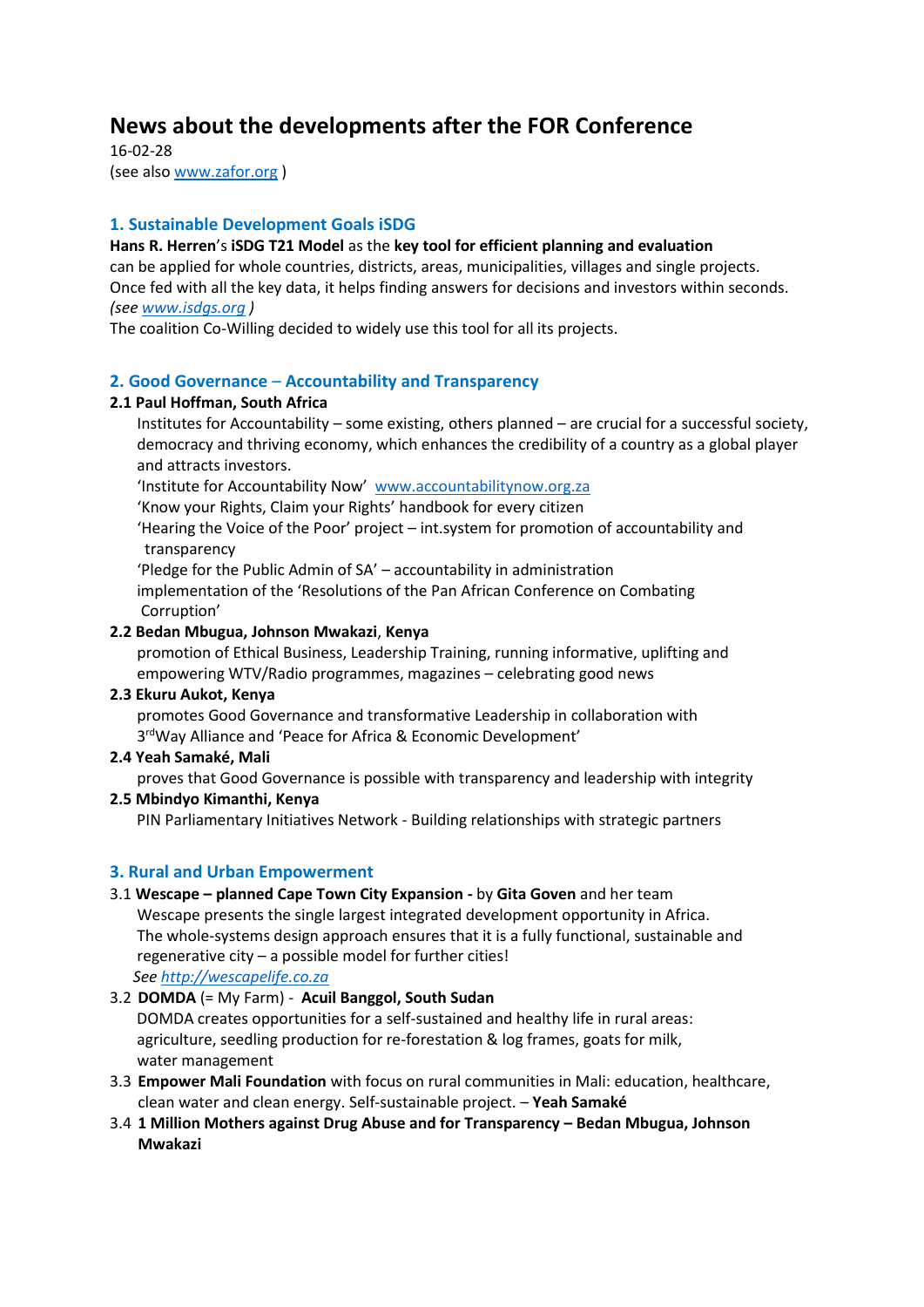## **4. Environment – Water & Waste Management, renewable Energies**

## **4.1 Natural Water Retention Systems and Land Regeneration** -

#### **Sandra & Johnny Peham, Austria, Joss Brooks, Australia**

 an inspiring solution for draught stricken areas – decision 'Desert or Paradise' By including all aspects of natural water retention and land regeneration it is possible to ensure sustainable water supplies, get arable land, create self-sustainability and thus empower whole areas. Eventually it can improve the whole micro-climate of an area.

#### **4.2 Environmental Agents of Change - Bloemfontein**

Kwanda Myeni, Phenyo Rakhudu, Margo Fargo and Brigette Matela engage in **waste and water management** and with empowering **disadvantaged communities** They are willing to give substantial support for a next FOR conference in Bloemfontein.

- **4.3 Trees for Birthdays**, re-forestation **– Bedan Mbugua, Johnson Mwakazi, Kenya**
- **4.4 Waste Management** in the township Kibera, Nairobi **- Bedan Mbugua, Johnson Mwakazi, Kenya**
- **4.5 Waste to Energy – Rommel Roberts, South Africa**

## **5 Education – Vocational Education – Start Up Businesses**

**There is a consensus that 'we don't need more degrees, we need skills' and that it is crucial for the future of any society that there is education also for girls.** Co-Willing is negotiating with Swiss Vocational Colleges re adapting its Vocational Training System for several African countries

- 5.1 **Botshabelo – Empowerment of children and needy Letlatsa Chabane** and his people promised at the end of the conference "We'll stop talking about our problems - we'll discuss about solutions" In the meantime they set up a **tuition system for students** from 1<sup>st</sup> grade to matric. so each child has a real chance to excel at school as part of a better future. Further they collect groceries at the big shops and **support the needy** people of their community.
- 5.2 **IT Development and Implementation in rural areas Rommel Roberts** setting up centers & networking - incl. recycling - for Training, Service and Repair  *<http://www.hilltop-centre.org/it-schools.html>*

# **5.3 Mali Rising Foundation – Yeah Samaké** Improving the educational opportunities of children living in rural Mali, West Africa, by building schools in villages where schools do not exist as well as providing teacher training and learning resources and materials.

- **5.4 Mali - Vocational Education College** with Hotel for training of hospitality and other skills Agriculture and food chain: from crop to marketing
- **5.5 Platfontein Community** (remember 4<sup>th</sup> day of the FOR Conference 2014) **13 young ones** from Platfontein graduated from a 6-months **vocational training** at the Hilltop Empowerment Centre - under the lead of **Robin and Rommel Roberts** - and the new **computer training & service center** was opened by the Premier of the Northern Cape, the Executive Mayor of Kimberley, the Leadership of the CPA Platfontein and many other dignitaries.

 The young ones get support by the Government to run the computer center and their start-up businesses.

*<http://zafor.org/platfontein-youth-empowerment-2>*

- 5.6 **Sterkspruit, South Africa**: **Mountain Phomane** and his friends organized courses with Daya Bhagwandas from Malaysia (Neuro-Education) and Susi Gubler/Hanna Pestalozzi from Switzerland (Spinal Alignment)
- 5.7 **Free Internet for everyone Bedan Mbugua, Johnson Kimanthi** an experiment in the township Kibera, Nairobi – providing access to information for the students and a platform for advertising for business and organisations